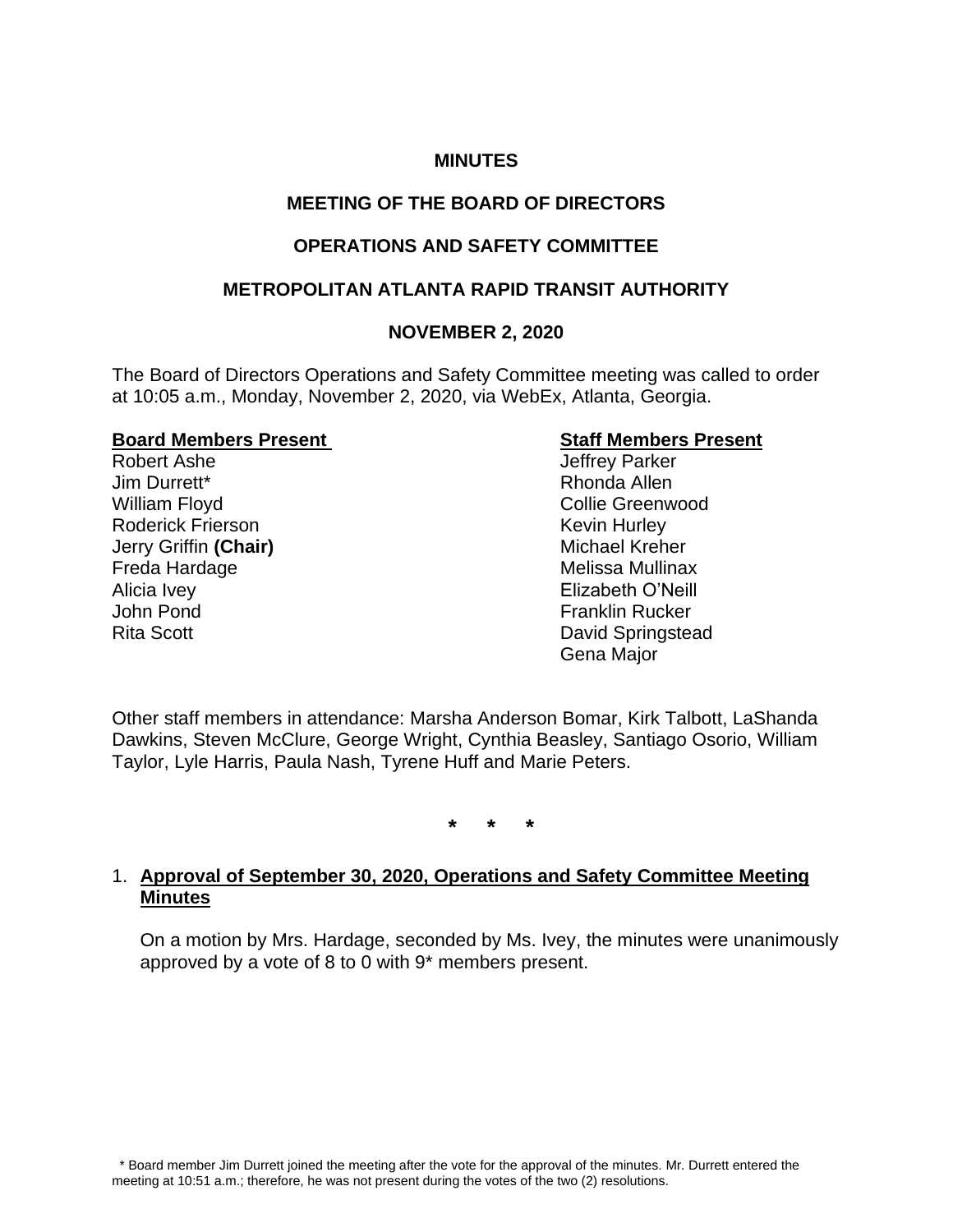#### 2. **Resolution Authorizing the Award of a Contract for Procurement of Bus Midlife Overhaul Labor, IFB B44856**

William Taylor, Director Bus Maintenance presented the above resolution for approval.

- Firm fixed unit price contract will be utilized on an as-needed basis
- Federal funded contract at eighty percent
- DBE goal is five percent
- MARTA received five bids
- Reasons for recommendation:
	- $\circ$  Opportunity to increase DBE goal from five to twenty percent
	- o Additional maintenance opportunity was identified
	- o Future expectations

On a motion by Mr. Pond, seconded by Mr. Ashe, the resolution was unanimously approved by a vote of 8 to 0 with 9\* members present.

# 3. **Resolution Authorizing the Procurement of Body Worn Cameras for the MARTA Police Department**

Michael Kreher, Assistant General Manager, Chief of Police and Emergency Management presented the above resolution for approval.

- Public Expectations
	- o Body worn camera (BWC) is now the norm and expected from the public for transparency
	- o Conducted electrical weapon (CEW) must be compatible with BWC for transparency
- History of the MARTA Police Department (MPD) BWC/CEW
	- o Current contract expires December 31, 2020
	- o Not compatible with current CEW
	- o No software to store from BWC/CEW under one program
	- o Current CEW is no longer serviceable
- Axon Production Capabilities
	- o Axon production capabilities
	- o Communicates with other Axon BWCs
	- o When activated will turn on other BWCs automatically
	- o Signal sidearm will start when service weapons are deployed
	- o BWC is not limited to outer vest carrier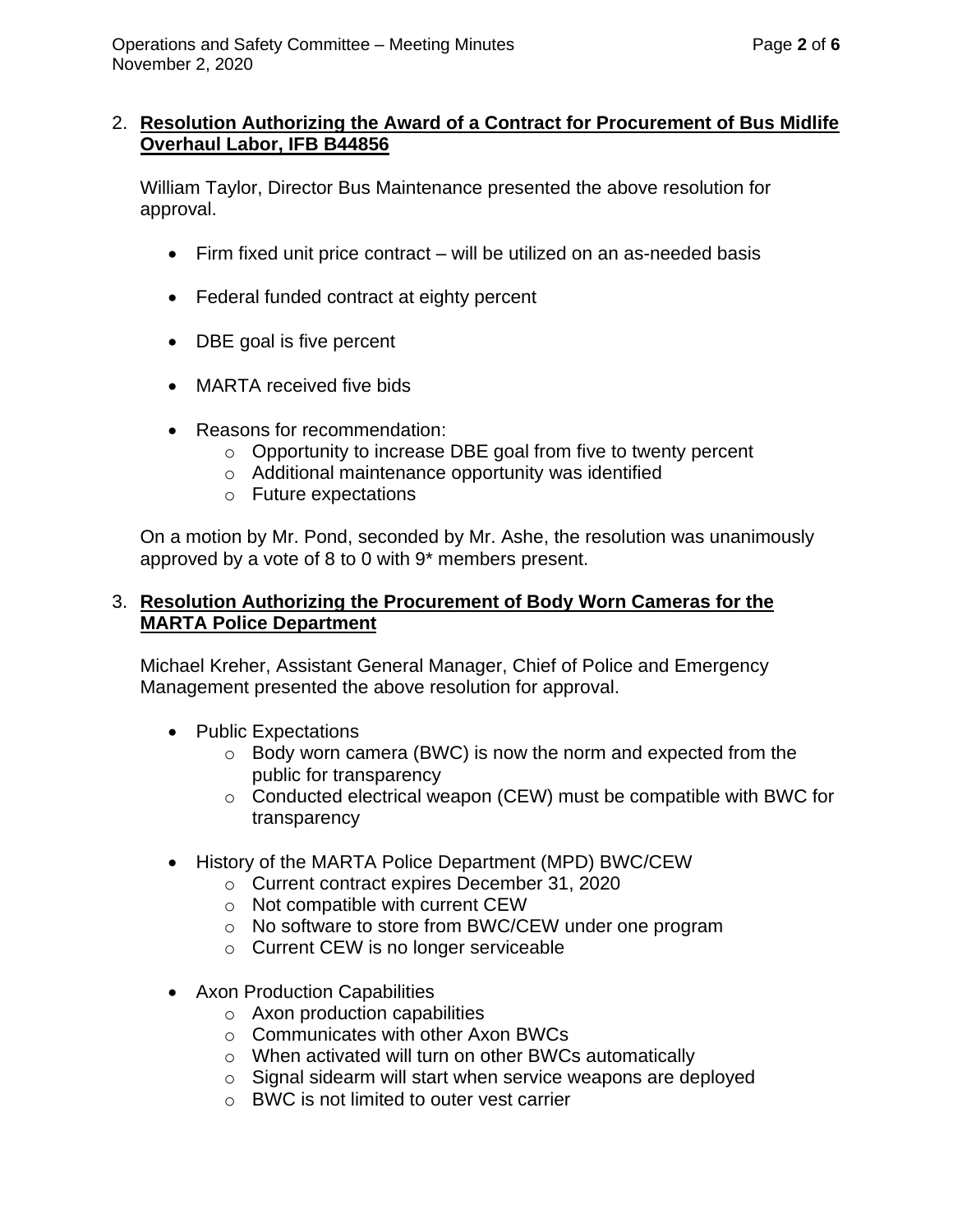- o Software updates are done automatically
- o 12-hour battery life
- Proposed Aon Product Body worn camera, signal sidearm and taser 7
- Report Highlights
	- $\circ$  Single source requested due to the unique capabilities
	- o DBE not required on previous utility contract
	- o No opportunity for DBE for this single source contract
	- o Axon will be required to provide an affirmative action plan

On a motion by Mr. Ashe, seconded by Mrs. Hardage, the resolution was unanimously approved by a vote of 8 to 0 with 9\* members present.

# 4. **Briefing – Fire Safety**

The Board received an update on the following:

- Fire Safety Prevention at MARTA
	- o Fire/standpipe crew
	- o Knox box program
	- o Fire extinguisher check program
	- o Fire protection system upgrade
	- o Tunnel ventilation upgrade
	- o Fire Marshall program
- Fire Safety Prevention Bus
	- o Fire suppression control panel with a manual release for diesel buses
	- o Fire suppression dry agent cylinder
	- o Gas detection fire suppression control panel for CNG buses
- Fire Safety Prevention Rail
	- o Tunnel ventilation system (TVS)
		- All blue line tunnel segments are substantially completed apart from Kensington tunnel
		- Gold line
			- Garnett TVS is substantially completed
			- Five Points is undergoing testing
			- Peachtree Center is in construction
			- North Avenue construction will start this fall
		- Project is sixty-five percent completed
- Fire Safety Prevention Facilities
	- o Ninety-seven structures: rail/bus stations facilities and administrative buildings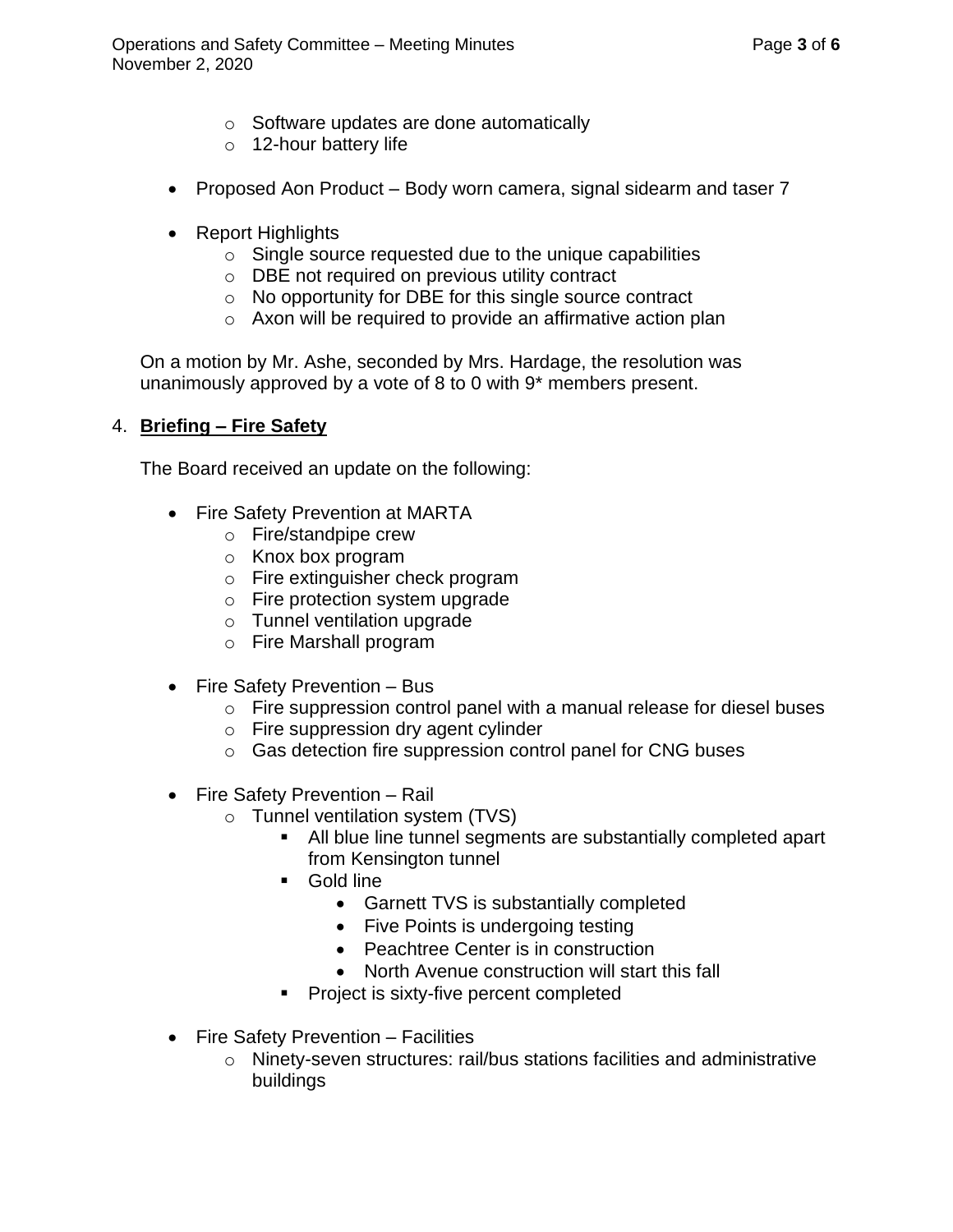- o Evacuation of passengers are done by individuals trained in the situation outlined in the guide
- o Code using elevators as a tool for rescue
- o Vendors submit inspection reports electronically
- o Facilities building automation system improves response to building fire safety HVAC equipment
- o Annual fire extinguisher inspections
	- Mobile devices track:
		- Inspection services performed
		- Discrepancies identified during the inspection
		- Units removed from service for repairs
- Emergency Elevator Evacuation Procedures
	- o Wayside fires response log
	- o Wayside fires power BI/heat map
	- o Corrective action plan
- Emergency Evacuation Drills
	- o Fifteen major drills are performed at MARTA facilities
	- o Safety Marshal task force (300-400 personnel)
	- o Pre-drill facility inspections
	- o Assembly areas confirmed with facility management

# 5. **Briefing – Bus and Rail Operations Key Performance Indicators (KPIs) Update**

The Board received an update on the following:

# **Bus**

- On Time Performance Indicators
	- o Dipped in the middle of FY18; however, FY18 ended with positive results
	- o Improvements began in FY19 and continued into FY20
	- o FY21 is slightly below expected performance. To increase performance, operations gave specific focus to three underperforming routes. As a result, a five percent increase in performance was noticeable.
- Mean Distance Between Failures
	- $\circ$  Maintenance department worked exceptionally well during the Public Health Emergency to keep the buses safe and clean
- Customer Service Complaints
	- o MARTA's complaints have declined; however, the Authority will continue to take actions to reduce complaints
	- $\circ$  The top ten complaints in FY19 significantly dropped in FY20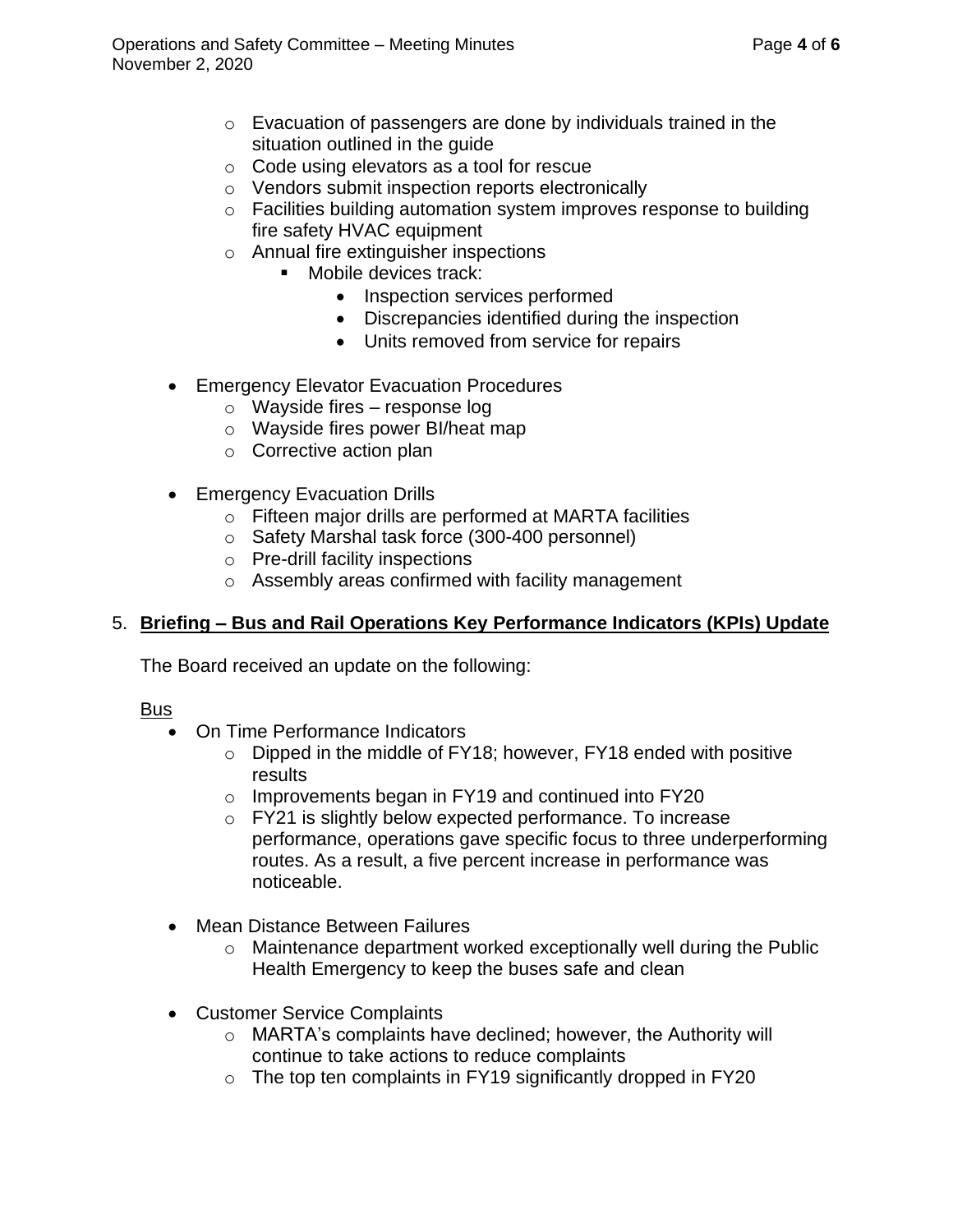- Overtime
	- o FY19 ended thirteen percent higher than FY18; while FY20 ended fourteen percent lower than the prior years
	- o MARTA continues to perform due diligence in monitoring overtime to utilize all workforce (s) that are on-hand.
- Bus Collisions
	- $\circ$  MARTA goal surpasses its initial goal of 3.38 per one hundred miles to 2.16

Rail

- Key Performance Indicators (KPIs)
	- o MARTA's mean distance between service interruptions (MDBSI) are positive and are ahead of the set target
		- Impact and leading indicators include:
			- Performance of infrastructure
			- Planning and executing around single-track events
			- Operator performance
			- Weather conditions
	- o On-time performance (OTP)
		- Departure from origin to destination is considered as on-time no later than five minutes after the scheduled time
		- OTP has continuously been above target
		- Absenteeism (unscheduled) versus overtime COVID and FLMA as influence increased in unscheduled absence and overtime
	- $\circ$  Elevator availability is generally above target at ninety-eight-point five percent
		- MARTA will ensure that the service alert tab on the Authority's website is updated timely and the information is accurate with re-routing instructions
		- All operators should make announcements when service elevators are out of service
		- Guides will be on-site to provide instructions on re-routing patrons who may not have checked the website, in the event the operator failed to make an announcement or if the patron missed the announcement
		- Escalator availability is always above target at ninety-eight percent
- Customer Experience
	- $\circ$  Customer complaints results are in line with the set target of having one complaint per one hundred thousand board
	- o Main complaints are delays and unclear announcements